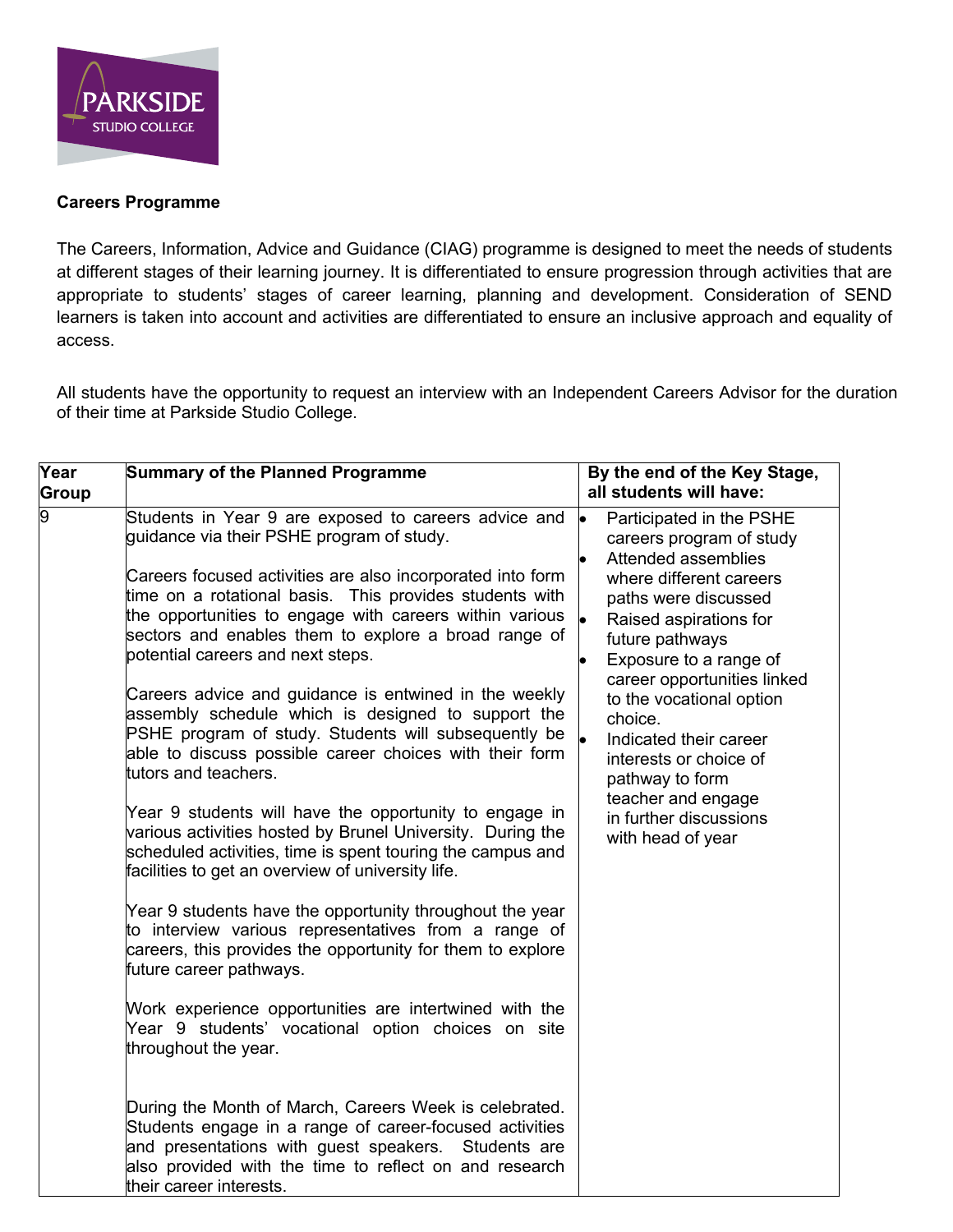| 10 | Students in Year 10 continue to be exposed to careers<br>advice and guidance via their PSHE program of study.<br>Careers focused activities are also incorporated into form<br>time on a rotational basis. This provides students with<br>the opportunities to engage with careers within various<br>sectors and enables them to explore a broad range of $\vert_{\bullet}$<br>potential careers and next steps.<br>Careers advice and guidance is entwined in the weekly<br>assembly schedule which is designed to support the $\bullet$<br>PSHE program of study. Students will subsequently be<br>able to discuss possible career choices with their form<br>tutors and teachers.<br>The College makes arrangements for Key Stage 4<br>students to visit Brunel University. During the visits,<br>students get an idea of what student life is like and what a<br>typical day at university looks like. This helps them to<br>decide whether they want to go to university or instead<br>pursue other career options such as apprenticeships.<br>Year 10 students also have the opportunity to engage<br>with work experience opportunities both virtually and in<br>person; these range from Nursery placements to<br>from<br>multinational<br>mentoring<br>corporations.<br>Work<br>experience opportunities are also offered in various<br>industries through our partners at the Education<br>Development Trust.<br>During the Month of March, Careers Week is celebrated.<br>Students engage in a range of career-focused activities<br>and presentations with guest speakers.<br>Students are<br>also provided with the time to reflect on and research<br>their career interests. |                        | Attended a well-<br>tailored assembly<br>careers program<br>introducing them to<br>various employment<br>sectors<br>Attended a workshop<br>or educational visit<br>exposing them to<br>tertiary education<br>Report their career<br>interests to form<br>teacher and engage<br>in further discussions<br>with head of year<br>Students to feedback<br>via assemblies or<br>presentation their<br>thoughts on their<br>experience |
|----|---------------------------------------------------------------------------------------------------------------------------------------------------------------------------------------------------------------------------------------------------------------------------------------------------------------------------------------------------------------------------------------------------------------------------------------------------------------------------------------------------------------------------------------------------------------------------------------------------------------------------------------------------------------------------------------------------------------------------------------------------------------------------------------------------------------------------------------------------------------------------------------------------------------------------------------------------------------------------------------------------------------------------------------------------------------------------------------------------------------------------------------------------------------------------------------------------------------------------------------------------------------------------------------------------------------------------------------------------------------------------------------------------------------------------------------------------------------------------------------------------------------------------------------------------------------------------------------------------------------------------------------------------------------------------------------------|------------------------|----------------------------------------------------------------------------------------------------------------------------------------------------------------------------------------------------------------------------------------------------------------------------------------------------------------------------------------------------------------------------------------------------------------------------------|
| 11 | Students in Year 11 continue to be exposed to careers<br>advice and guidance via their PSHE program of study.<br>Careers focused activities are also incorporated into form<br>time activities on a rotational basis.<br>This provides<br>students with the opportunities to engage with careers<br>within various industries and enables them to explore a<br>broad range of potential careers and next steps.<br>Careers advice and guidance is entwined in the weekly<br>assembly schedule which is designed to support the<br>PSHE program of study, students will subsequently be<br>able to discuss possible career choices with their form<br>tutors, teachers and careers advisor.<br>The Trust provides an Options Fortnight for Year 11. This                                                                                                                                                                                                                                                                                                                                                                                                                                                                                                                                                                                                                                                                                                                                                                                                                                                                                                                                     | $\bullet$<br>$\bullet$ | Knowledge of subject<br>choices available to them<br>at Post 16.<br>Knowledge of what<br>possible career options<br>and subject choices could<br>lead to<br>Had a 1:1 discussion with<br>a senior leader about their<br>Post 16 option choices<br>Received exposure to at<br>least one work experience<br>opportunity<br>Students to feedback via<br>assemblies or presentation                                                  |
|    | consists of scheduled daily assemblies for all of the<br>subjects that are delivered across The Trust at Post 16.<br>Heads of Alliance promote their subject areas, provide                                                                                                                                                                                                                                                                                                                                                                                                                                                                                                                                                                                                                                                                                                                                                                                                                                                                                                                                                                                                                                                                                                                                                                                                                                                                                                                                                                                                                                                                                                                 |                        | Reported their next<br>steps to form tutor<br>and head of year for<br>further discussion                                                                                                                                                                                                                                                                                                                                         |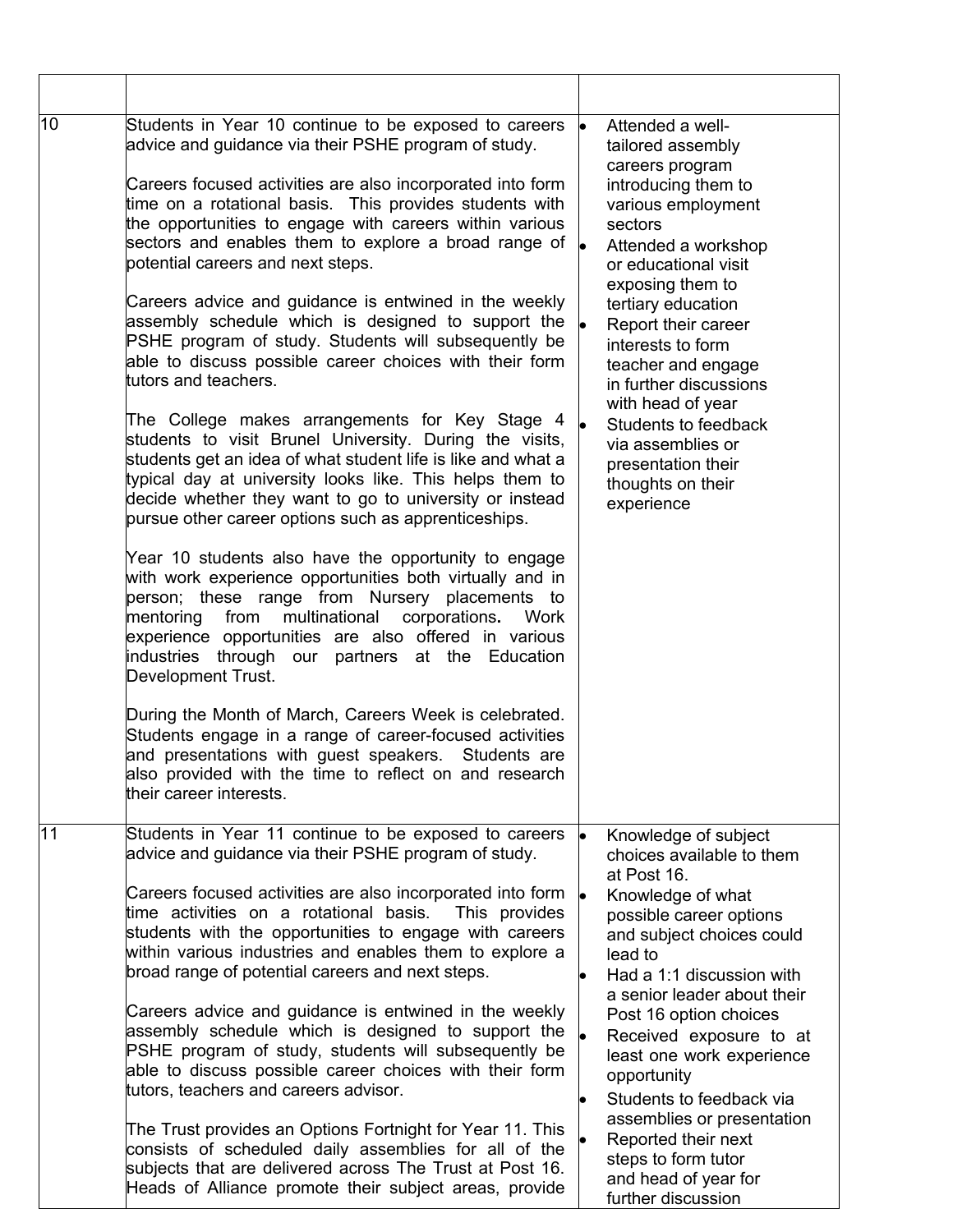advice regarding career, college, apprenticeships or university progression pathways. In collaboration with the Options Fortnight, there is an Evening Subject-Fair. Parents, guardians or carers of Year 11 are invited to the Subject-Fair and encouraged to attend, meet with subject specialists and support their child with their future pathway choices. Year 11 students participate in a yearly Options Day. During the Options Day, representatives from Brunel university and ASK apprenticeships deliver sessions to the Year 11 students. Students also have the opportunity to speak to a careers adviser. This is an excellent opportunity for students to ask relevant questions that can help to influence their final Post 16 subject choices. Throughout the year, every Year 11 student has a personal meeting with a careers advisor from the Education Development Trust. Each student also has a 1:2:1 progression-meeting with the Careers Leader and Director of Post 16, to give students early-guidance about their Post 16 Options and Pathways, prior to Results Day, so that they have time to research subjects and sixthforms/colleges and discuss these options with parents, guardians and carers. The College is very involved in the Widening Participation agenda, and provides extra support for students to fully understand the 'going to university experience'. Widening Participation activities are designed to raise students' aspirations, and to overcome any stereotypical thinking. The College encourages all students to follow their interests, and takes active steps to overcome stereotyping. Year 11 students also have the opportunity to engage with work experience opportunities both virtually and in person; these range from Nursery placements to mentoring from multinational corporations**.** Work experience opportunities are also offered in various industries through our partners at the Education Development Trust. Business Seminars are carried out weekly in order to enhance the students' knowledge and understanding of running a business, entrepreneurship and managing finance. Year 11 students take part in several hosted workshops by The National Citizen Service (NCS) including careers advice and guidance, emplovability and interview techniques. During the Month of March, Careers Week is celebrated. Students engage in a range of career-focused activities and presentations with guest speakers. Students are provided with the time to reflect on and research their • Reported where they have applied to and share progress of acceptance and induction periodically